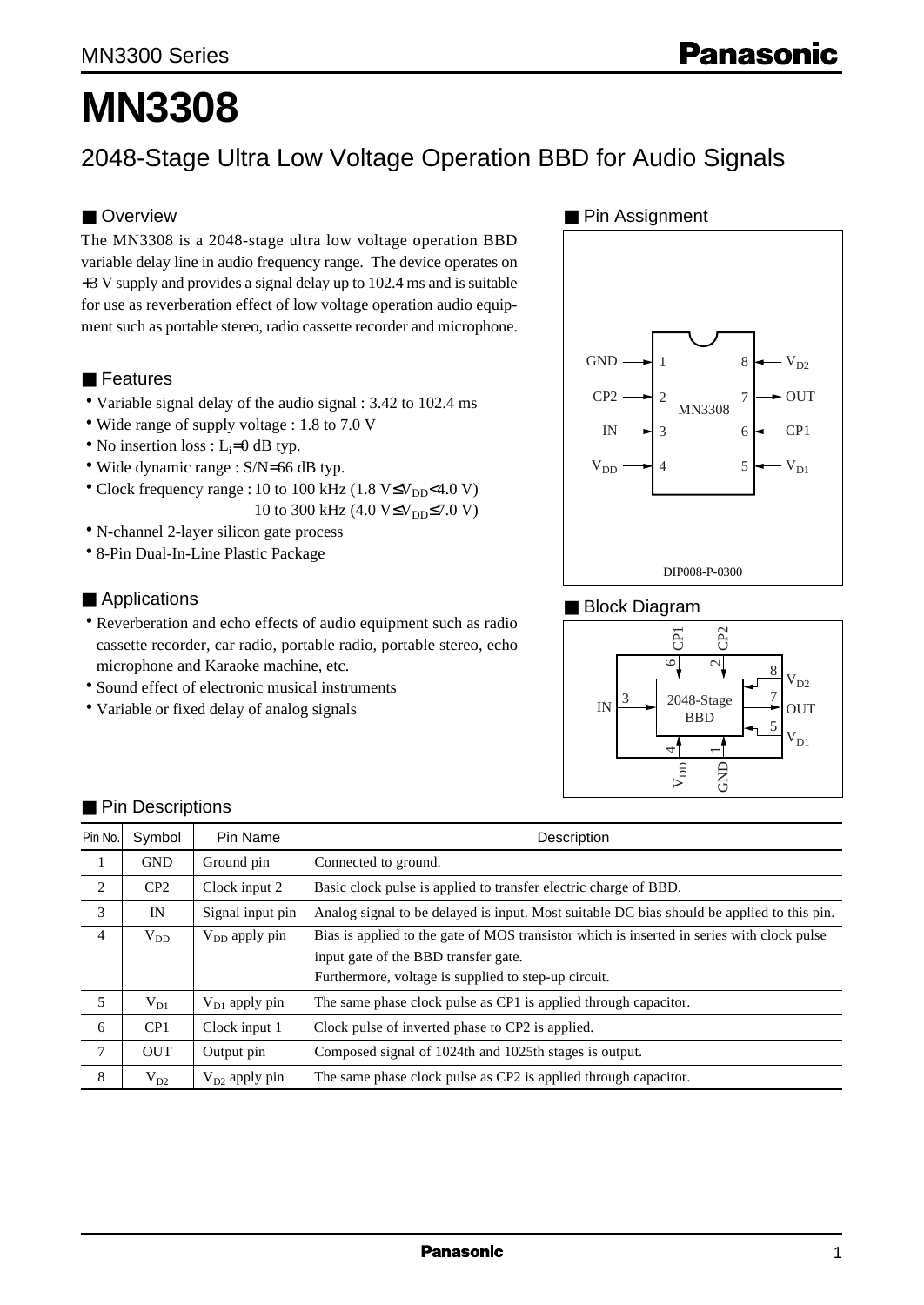# ■ Absolute Maximum Ratings Ta=25°C

| Parameter                     | Symbol                                              | Ratings          | Unit        |
|-------------------------------|-----------------------------------------------------|------------------|-------------|
| Pin voltage                   | $V_{DD}$ , $V_{D1}$ , $V_{D2}$ , $V_{CP}$ , $V_{L}$ | $-0.3$ to $+8.0$ |             |
| Output voltage                | $V_{O}$                                             | $-0.3$ to $+8.0$ |             |
| Operating ambient temperature | $\rm T_{\rm opr}$                                   | $-20$ to $+60$   | $^{\circ}C$ |
| Storage temperature           | $T_{\rm stg}$                                       | $-55$ to $+125$  | $^{\circ}C$ |

# ■ Operating Conditions Ta=25°C

| Parameter               | Symbol              | Conditions | min            | typ      | max                   | Unit |
|-------------------------|---------------------|------------|----------------|----------|-----------------------|------|
| Supply voltage          | $V_{DD}$            |            | $+1.8$         | $+3.0$   | $+7.0$                | V    |
| Clock voltage "H"level  | $V_{\rm{CPH}}$      |            |                | $V_{DD}$ |                       | V    |
| Clock voltage "L"level  | $V_{\rm CPL}$       |            |                | $\Omega$ |                       | V    |
| Clock input capacitance | $C_{CP}$            |            |                |          | 1400                  | pF   |
| Clock frequency         | $f_{CP}$            |            | 10             |          | $100(300)^{*1}$       | kHz  |
| Clock pulse width       | $*3$<br>$t_{w(CP)}$ |            |                |          | $0.5T^{*2}$           |      |
| Clock rise time         | $*3$<br>$t_{r(CP)}$ |            |                |          | 500                   | ns   |
| Clock fall time         | $*3$<br>$t_{f(CP)}$ |            |                |          | 500                   | ns   |
| Clock cross point       | $\mathbf{V_X}^{*3}$ |            | $\overline{0}$ |          | $ 0.3V_{\text{CPH}} $ | V    |

Note)  $*1$  : ( ) :  $V_{DD}$ =4.0 to 5.0 V

 $*2$ : T=1/f<sub>CP</sub> (Clock period)

\*3 : Clock pulse waveforms



# ■ Electrical Characteristics V<sub>DD</sub>=V<sub>CPH</sub>=3V, V<sub>CPL</sub>=0V, R<sub>L</sub>=56kΩ, LPF : f<sub>C</sub>=20kHz, A<sub>tt</sub>=48dB/oct., Ta=25°C

| Parameter                 | Symbol     | Conditions                                                                     | min  | typ        | max  | Unit          |
|---------------------------|------------|--------------------------------------------------------------------------------|------|------------|------|---------------|
| Supply current            | $I_{DD}$   | $f_{CP} = 40$ kHz                                                              |      | 0.05       |      | mA            |
| Signal delay time 1       | $t_{D1}$   | $V_{\text{DD}}=1.8$ to 4.0 V, f <sub>CP</sub> =10 to 100 kHz                   |      | $N^*$      |      | ms            |
| Signal delay time 2       | $t_{D2}$   | $V_{DD}$ =4.0 to 5.0 V, f <sub>CP</sub> =10 to 300kHz                          |      | $2-f_{CP}$ |      |               |
| Input signal frequency    | $f_i$      | $f_{CP}$ =40 kHz, V <sub>i</sub> =0.22 V <sub>rms</sub>                        | 10   |            |      | kHz           |
|                           |            | Output attenuation $\leq$ 3 dB(0 dB at f <sub>i</sub> =1 kHz)                  |      |            |      |               |
| Input signal amplitude    | $v_i$      | $f_{CP}$ =40 kHz, $f_i$ =1 kHz, THD=2.5 %                                      | 0.30 | 0.41       |      | $V_{rms}$     |
| Insertion loss            | $L_i$      | $f_{CP}$ =40 kHz, f <sub>i</sub> =1 kHz, V <sub>i</sub> =0.22 V <sub>rms</sub> | $-4$ | $\Omega$   | 4    | dB            |
| Total harmonic distortion | <b>THD</b> | $f_{CP}$ =40 kHz, $f_i$ =1 kHz, $V_i$ =0.22 $V_{rms}$                          |      | 1.0        | 2.5  | $\frac{0}{0}$ |
| Output noise voltage      | $V_{no}$   | $f_{CP}$ =100 kHz, Weighted by "A" curve                                       |      | 0.19       | 0.35 | $mV_{rms}$    |
| Signal to noise ratio     | S/N        |                                                                                |      | 66         |      | dB            |

Note) \* : N=BBD stages

## ■ Circuit Diagram

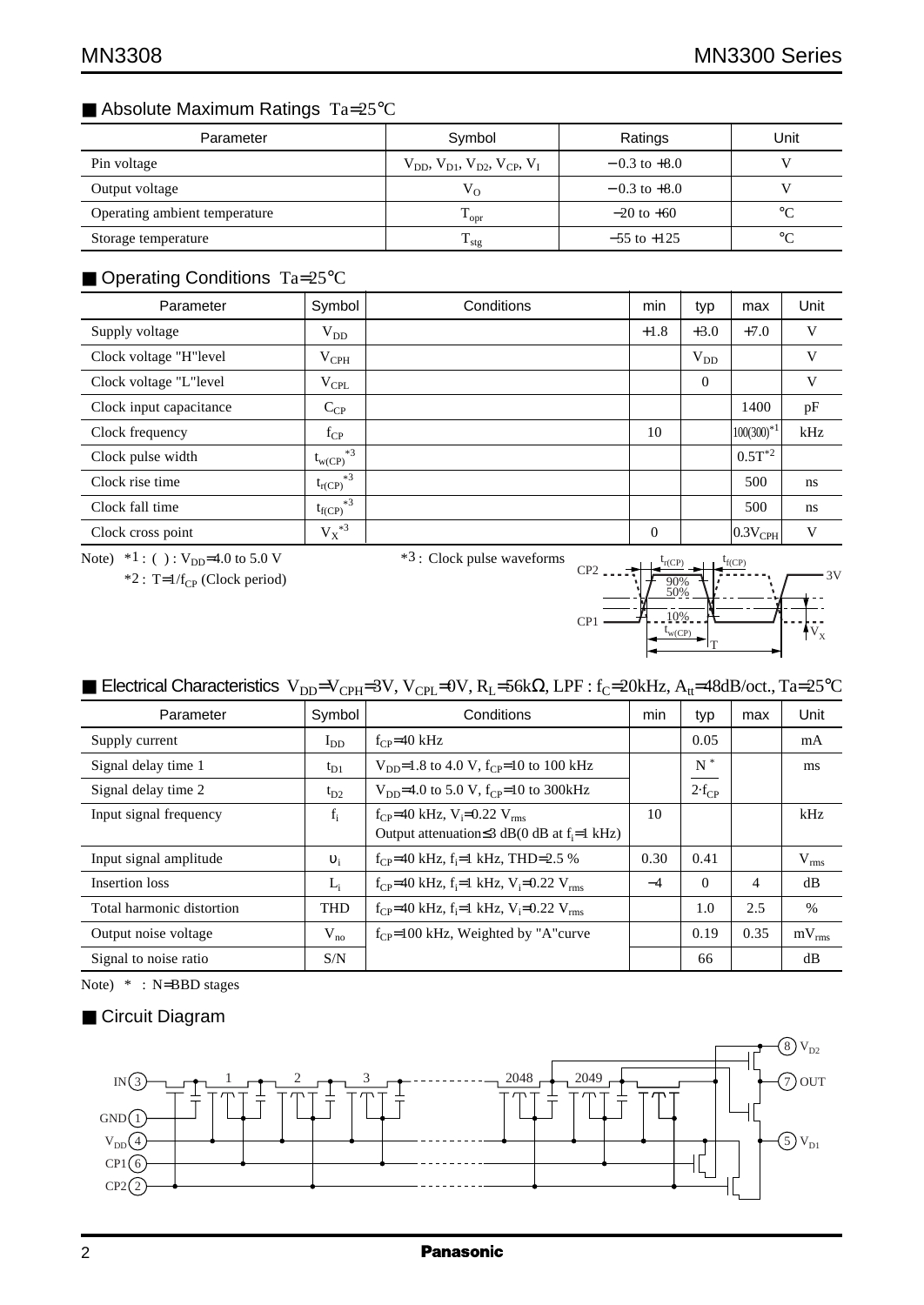## ■ Typical Characteristics

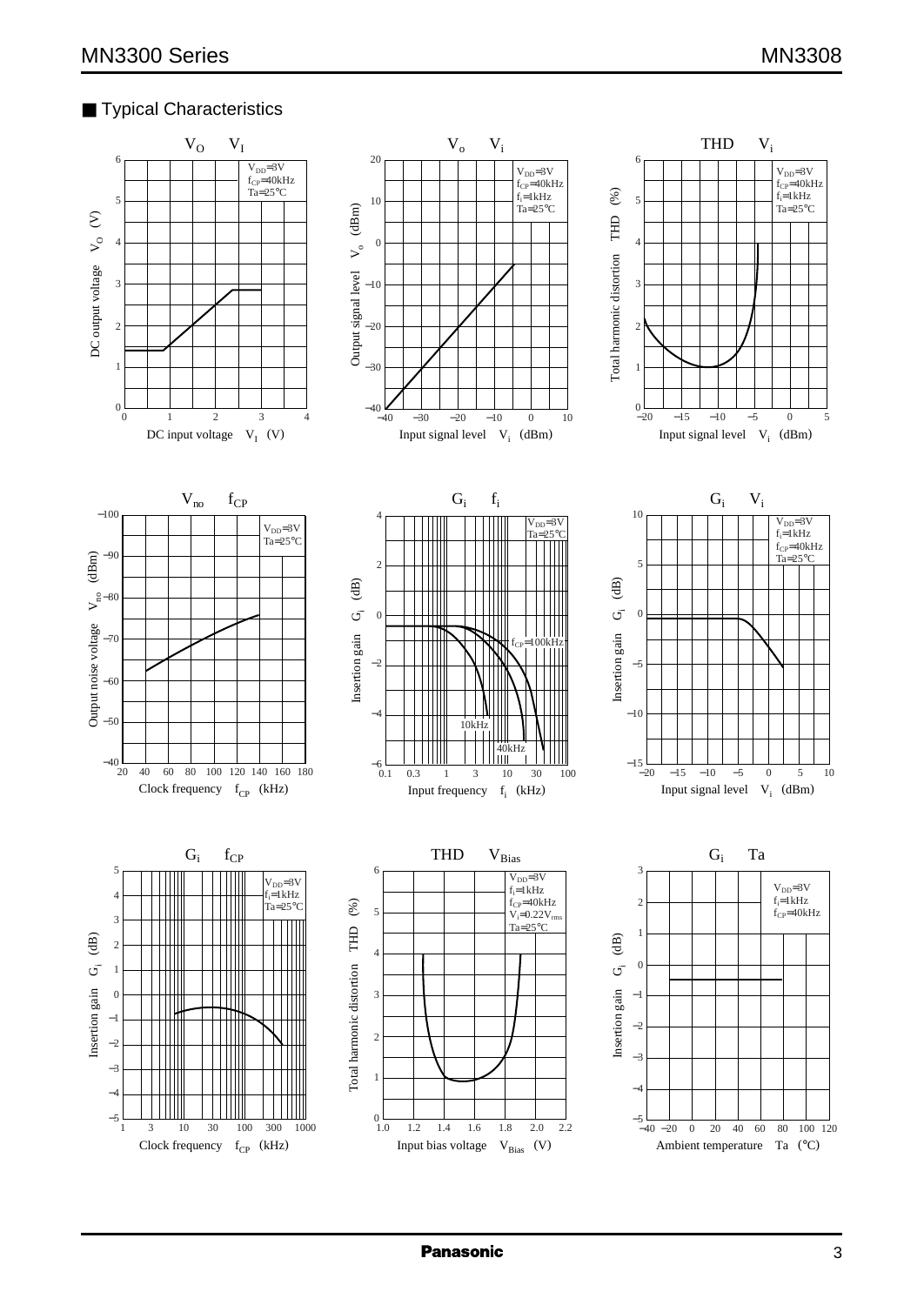# ■ Typical Characteristics (To be continued)